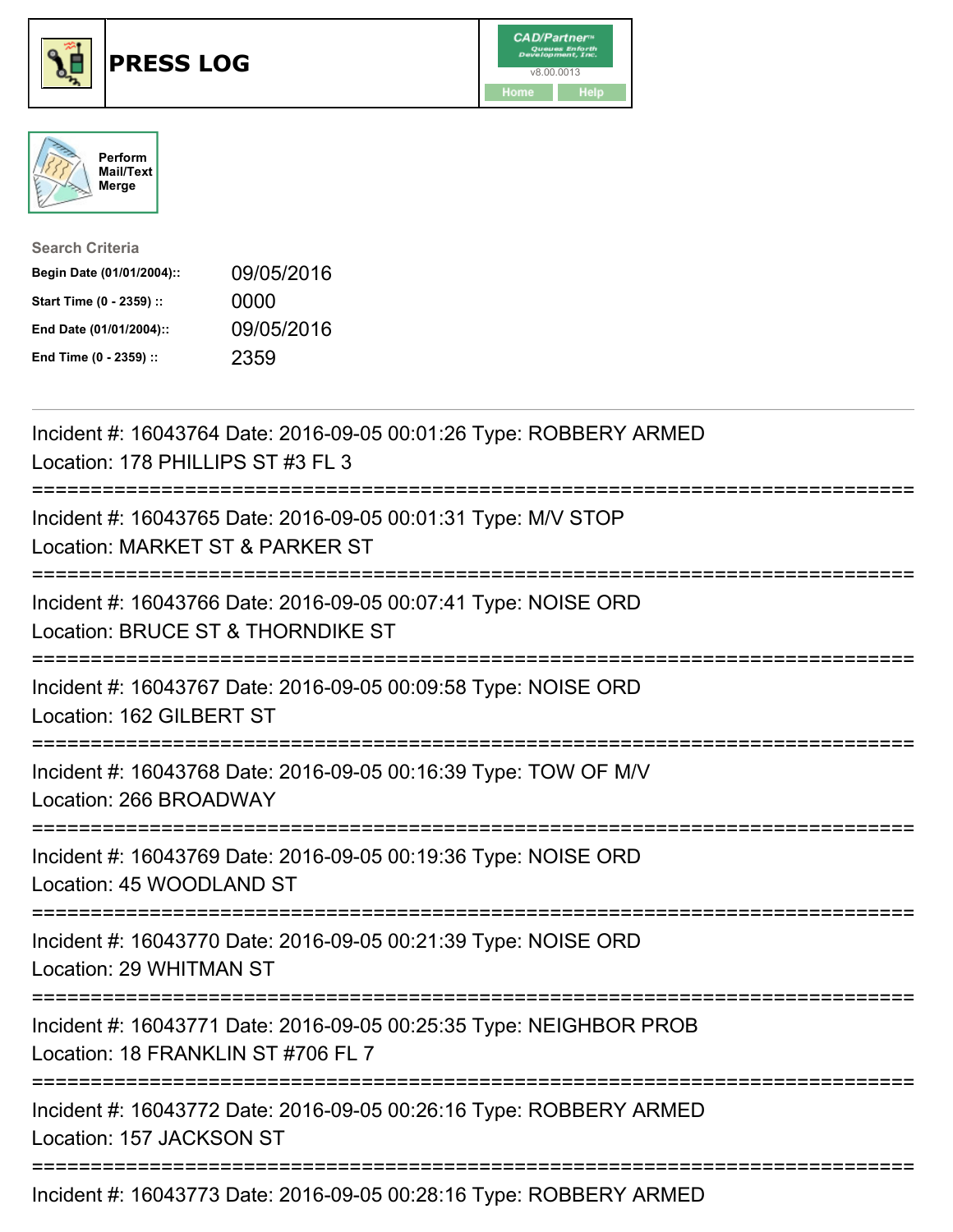Location: 25 MECHANIC ST

| Incident #: 16043774 Date: 2016-09-05 00:32:38 Type: A&B D/W PAST<br>Location: VALLEY FORUM / 654 S UNION ST |
|--------------------------------------------------------------------------------------------------------------|
| Incident #: 16043775 Date: 2016-09-05 00:38:36 Type: DISTURBANCE<br><b>Location: 2 NEWBURY ST</b>            |
| Incident #: 16043776 Date: 2016-09-05 00:53:32 Type: NOISE ORD<br>Location: EXETER ST & GRAFTON ST           |
| Incident #: 16043777 Date: 2016-09-05 00:53:48 Type: NOISE ORD<br>Location: BENNINGTON ST & PARK ST          |
| Incident #: 16043778 Date: 2016-09-05 01:08:54 Type: NOISE ORD<br><b>Location: 1 TREMONT ST</b>              |
| Incident #: 16043779 Date: 2016-09-05 01:11:52 Type: NOISE ORD<br>Location: 84 BENNINGTON ST                 |
| Incident #: 16043780 Date: 2016-09-05 01:13:52 Type: NOISE ORD<br>Location: 11 VINE ST FL 1                  |
| Incident #: 16043781 Date: 2016-09-05 01:14:30 Type: NOISE ORD<br>Location: 206 ESSEX ST                     |
| Incident #: 16043783 Date: 2016-09-05 01:16:23 Type: DISORDERLY<br>Location: BENNINGTON ST & LAWRENCE ST     |
| Incident #: 16043782 Date: 2016-09-05 01:16:57 Type: TOW OF M/V<br>Location: 1 BEACON AV                     |
| Incident #: 16043784 Date: 2016-09-05 01:20:22 Type: DISTURBANCE<br>Location: METHUEN ST & UNION ST          |
| Incident #: 16043785 Date: 2016-09-05 01:21:31 Type: FIGHT<br>Location: MIR / ESSEX ST & MILL ST             |
| Incident #: 16043786 Date: 2016-09-05 01:23:36 Type: FIGHT<br>Location: MALAYA'S / 2 NEWBURY ST              |
| Incident #: 16043787 Date: 2016-09-05 01:26:21 Type: NOISE ORD                                               |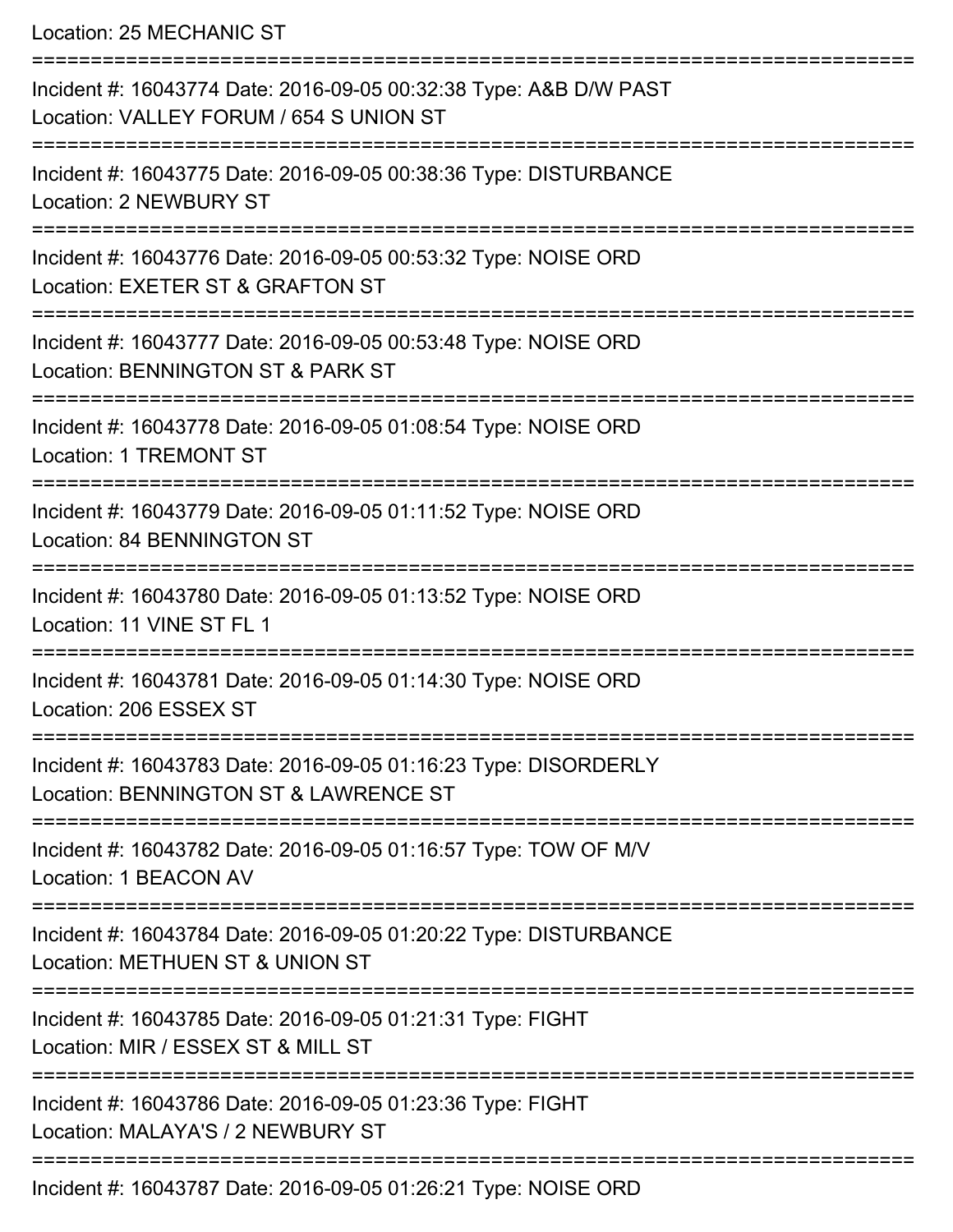| Incident #: 16043788 Date: 2016-09-05 01:34:33 Type: TOW OF M/V<br>Location: 1 BEACON AV                                                                   |
|------------------------------------------------------------------------------------------------------------------------------------------------------------|
| Incident #: 16043789 Date: 2016-09-05 01:41:11 Type: NOISE ORD<br>Location: BEVEL ST & BUTLER ST                                                           |
| Incident #: 16043790 Date: 2016-09-05 01:41:59 Type: NOISE ORD<br>Location: 73 BUNKERHILL ST                                                               |
| Incident #: 16043791 Date: 2016-09-05 01:44:33 Type: FIGHT<br>Location: BAILEY ST & S UNION ST                                                             |
| Incident #: 16043792 Date: 2016-09-05 01:45:39 Type: MEDIC SUPPORT<br>Location: 290 JACKSON ST FL 2                                                        |
| :=================<br>=================<br>Incident #: 16043793 Date: 2016-09-05 01:52:28 Type: ROBBERY ARMED<br>Location: SAM'S FOOD STORE / 389 BROADWAY |
| Incident #: 16043794 Date: 2016-09-05 02:07:27 Type: M/V STOP<br>Location: 700 ESSEX ST                                                                    |
| Incident #: 16043796 Date: 2016-09-05 02:07:34 Type: MAL DAMAGE<br>Location: 32 EASTON ST                                                                  |
| Incident #: 16043795 Date: 2016-09-05 02:09:00 Type: NOISE ORD<br>Location: 75 BUNKERHILL ST                                                               |
| Incident #: 16043797 Date: 2016-09-05 02:15:23 Type: LOUD NOISE<br>Location: 40 BENNINGTON ST                                                              |
| Incident #: 16043798 Date: 2016-09-05 02:26:08 Type: M/V STOP<br>Location: 132 SPRINGFIELD ST                                                              |
| Incident #: 16043800 Date: 2016-09-05 02:29:02 Type: M/V STOP<br>Location: ESSEX ST & MARGIN ST                                                            |
| Incident #: 16043799 Date: 2016-09-05 02:29:16 Type: FIGHT<br><b>Location: 1 HANCOCK ST</b>                                                                |
| Incident #: 16043801 Date: 2016-09-05 02:36:05 Type: MAL DAMAGE                                                                                            |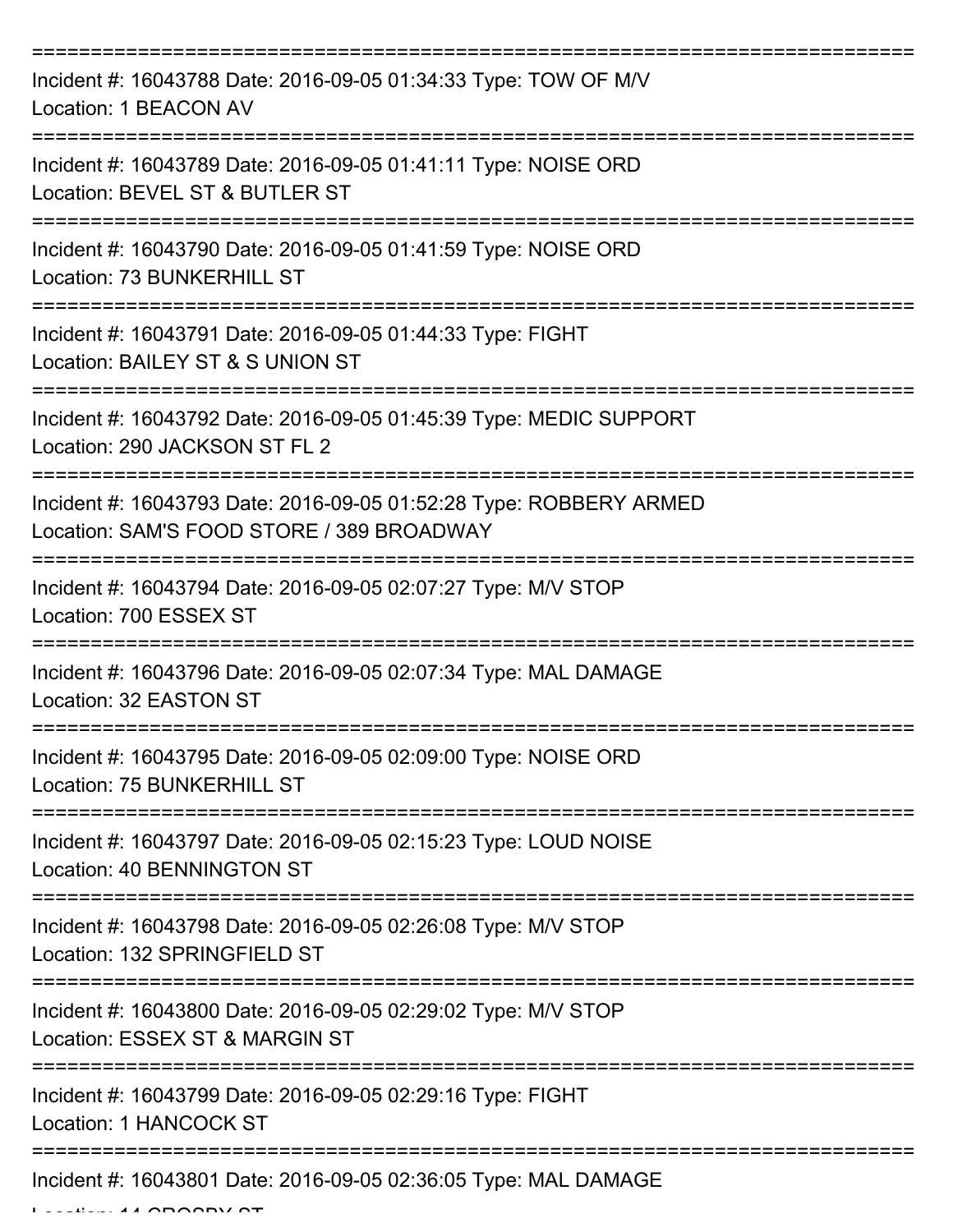| Incident #: 16043802 Date: 2016-09-05 02:37:50 Type: WOMAN DOWN<br><b>Location: 85 MANCHESTER ST</b>                          |
|-------------------------------------------------------------------------------------------------------------------------------|
| Incident #: 16043803 Date: 2016-09-05 02:49:46 Type: FIGHT<br>Location: 27 WASHINGTON ST                                      |
| Incident #: 16043804 Date: 2016-09-05 02:51:06 Type: A&B D/W PAST<br>Location: 390 S UNION ST                                 |
| Incident #: 16043805 Date: 2016-09-05 02:56:22 Type: A&B PAST<br>Location: 17 BOWDOIN ST FL 2                                 |
| Incident #: 16043806 Date: 2016-09-05 03:09:47 Type: DISTURBANCE<br>Location: 1 HANCOCK ST<br>=============================== |
| Incident #: 16043807 Date: 2016-09-05 03:36:47 Type: THREATS<br>Location: 142 WATER ST                                        |
| Incident #: 16043808 Date: 2016-09-05 03:50:06 Type: NOISE ORD<br>Location: 11 LAWRENCE ST FL 2                               |
| Incident #: 16043810 Date: 2016-09-05 04:09:24 Type: NOISE ORD<br>Location: 2 MUSEUM SQ #717                                  |
| Incident #: 16043809 Date: 2016-09-05 04:10:11 Type: NOISE ORD<br>Location: 2 MUSEUM SQ #714                                  |
| Incident #: 16043811 Date: 2016-09-05 04:13:06 Type: M/V STOP<br>Location: 307 S BROADWAY                                     |
| Incident #: 16043812 Date: 2016-09-05 05:05:43 Type: M/V STOP<br>Location: S UNION ST & WINTHROP AV                           |
| Incident #: 16043813 Date: 2016-09-05 05:08:02 Type: M/V STOP<br><b>Location: DURSO AV</b>                                    |
| Incident #: 16043814 Date: 2016-09-05 05:10:53 Type: FIGHT<br>Location: 328 LAWRENCE ST FL 2                                  |
| Incident #: 16043815 Date: 2016-09-05 05:25:48 Type: MAL DAMAGE                                                               |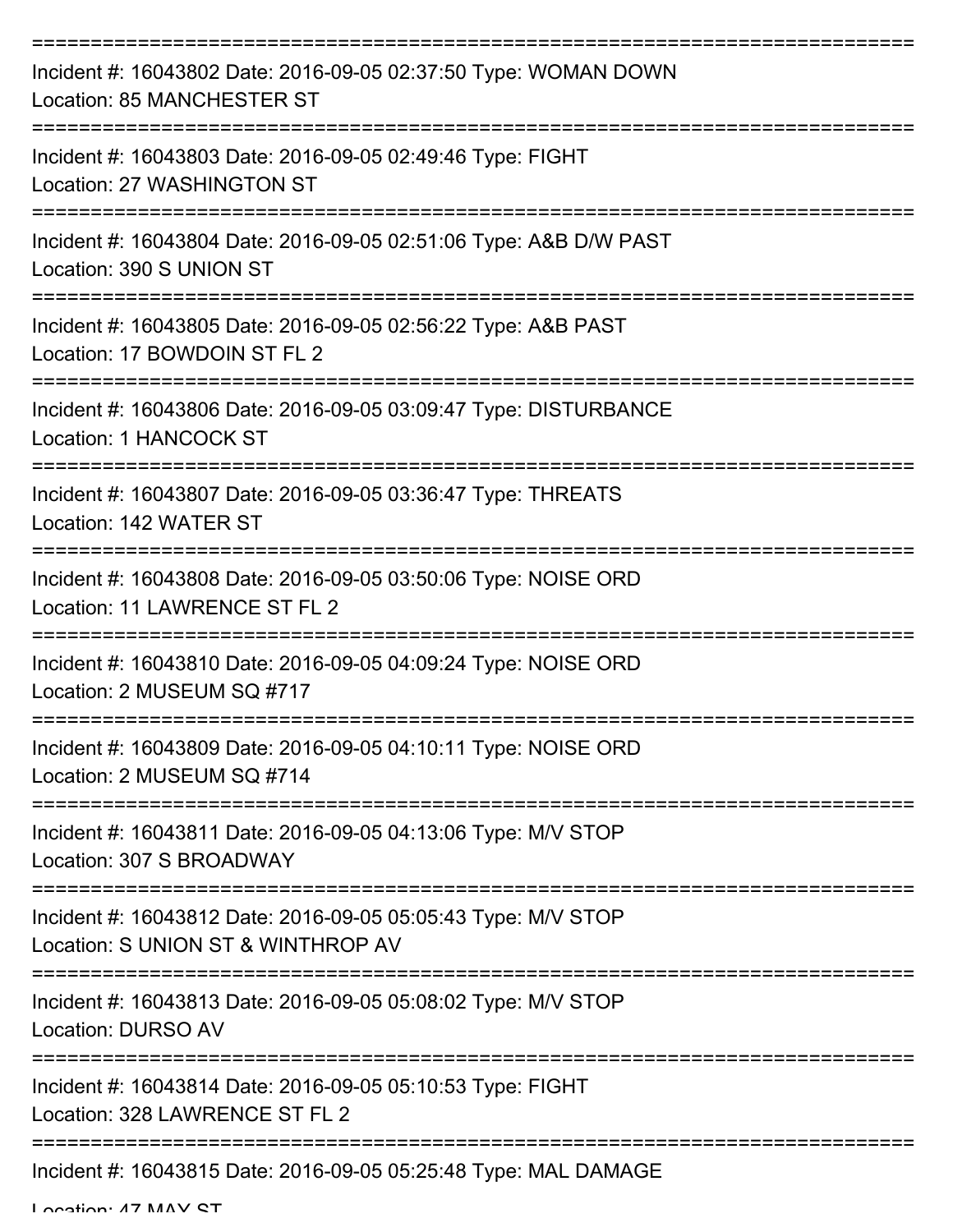| Incident #: 16043816 Date: 2016-09-05 05:30:12 Type: A&B PAST<br>Location: 1 GENERAL ST              |
|------------------------------------------------------------------------------------------------------|
| Incident #: 16043817 Date: 2016-09-05 05:38:24 Type: B&E/DWELL/AT<br>Location: 62 AMES ST            |
| Incident #: 16043818 Date: 2016-09-05 05:45:20 Type: ALARMS<br>Location: 160 WINTHROP AV             |
| Incident #: 16043820 Date: 2016-09-05 06:07:51 Type: NOISE ORD<br>Location: 97 AMES ST               |
| Incident #: 16043819 Date: 2016-09-05 06:09:09 Type: NOISE ORD<br>Location: 19 WYMAN ST              |
| Incident #: 16043821 Date: 2016-09-05 06:31:02 Type: M/V STOP<br>Location: HAMPSHIRE ST & LOWELL ST  |
| Incident #: 16043822 Date: 2016-09-05 06:33:56 Type: MAL DAMAGE<br>Location: 40 SALEM ST             |
| Incident #: 16043823 Date: 2016-09-05 07:45:25 Type: MAL DAMAGE<br>Location: 403 HIGH ST             |
| Incident #: 16043824 Date: 2016-09-05 08:09:13 Type: CK WELL BEING<br>Location: 40 UNION ST #1       |
| Incident #: 16043825 Date: 2016-09-05 08:23:00 Type: MAL DAMAGE<br>Location: 3 COLBY ST              |
| Incident #: 16043826 Date: 2016-09-05 08:34:32 Type: M/V STOP<br>Location: COMMON ST & LAWRENCE ST   |
| Incident #: 16043827 Date: 2016-09-05 08:37:39 Type: PARK & WALK<br>Location: 0 BROADWAY             |
| Incident #: 16043828 Date: 2016-09-05 08:38:30 Type: M/V STOP<br>Location: AMESBURY ST & BRADFORD ST |
| Incident #: 16043829 Date: 2016-09-05 08:39:27 Type: M/V STOP<br>Location: 205 BROADWAY              |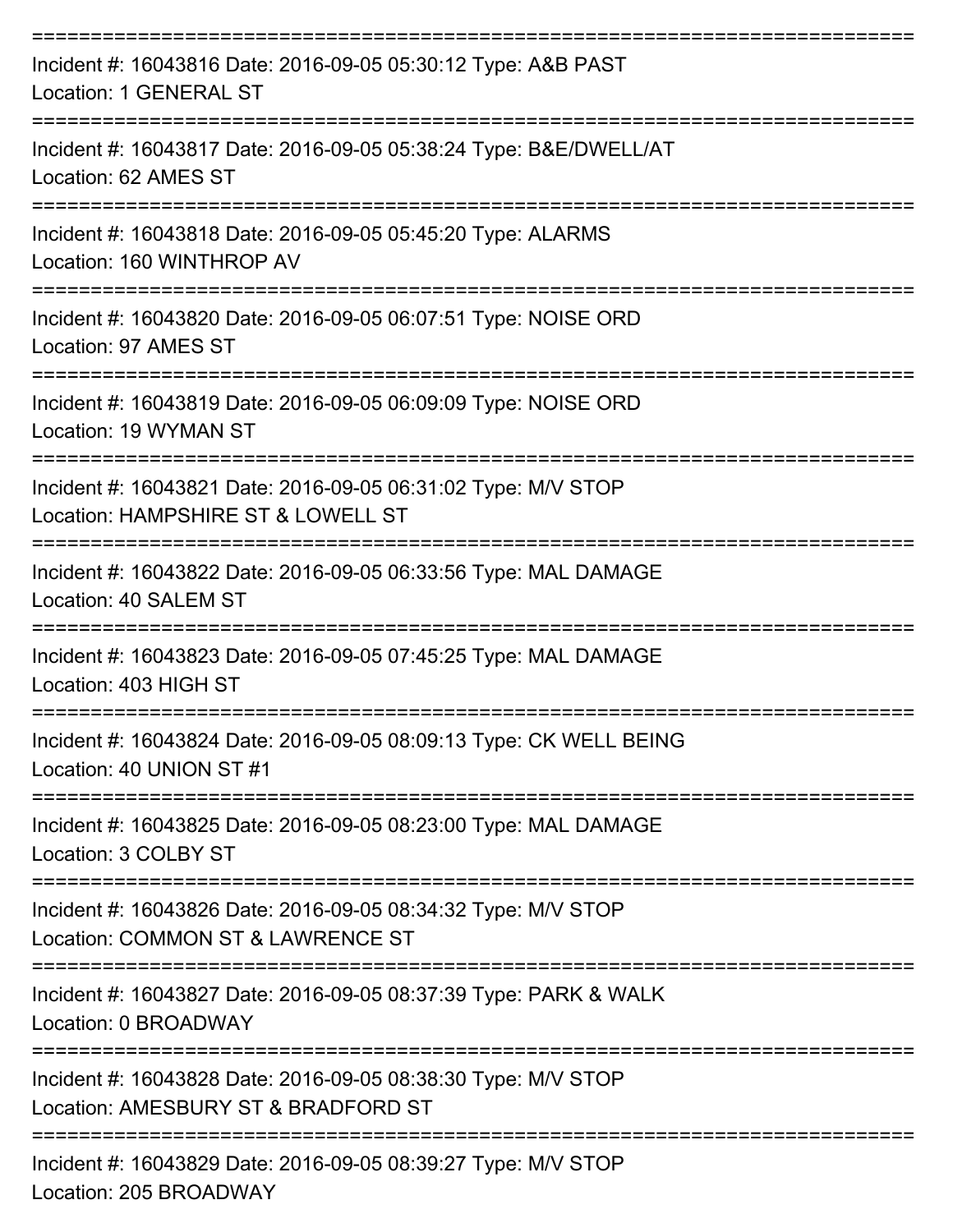| Incident #: 16043830 Date: 2016-09-05 08:41:03 Type: M/V STOP<br>Location: AMESBURY ST & LOWELL ST                                |
|-----------------------------------------------------------------------------------------------------------------------------------|
| :============================<br>Incident #: 16043831 Date: 2016-09-05 08:42:49 Type: M/V STOP<br>Location: HIGH ST & PROSPECT CT |
| Incident #: 16043832 Date: 2016-09-05 08:45:22 Type: M/V STOP<br>Location: S BROADWAY & SALEM ST                                  |
| Incident #: 16043833 Date: 2016-09-05 08:46:02 Type: M/V STOP<br>Location: 205 BROADWAY                                           |
| Incident #: 16043834 Date: 2016-09-05 08:48:37 Type: M/V STOP<br>Location: S BROADWAY & SHATTUCK ST                               |
| Incident #: 16043835 Date: 2016-09-05 08:55:21 Type: M/V STOP<br>Location: CANAL ST & UNION ST                                    |
| Incident #: 16043836 Date: 2016-09-05 09:15:55 Type: PARK & WALK<br>Location: BRADFORD ST & BROADWAY                              |
| Incident #: 16043837 Date: 2016-09-05 09:35:38 Type: MAL DAMAGE<br>Location: 22 DEWEY ST                                          |
| Incident #: 16043838 Date: 2016-09-05 09:44:39 Type: CK WELL BEING<br>Location: 33 MORTON ST #D                                   |
| Incident #: 16043839 Date: 2016-09-05 09:59:54 Type: PARK & WALK<br>Location: BRADFORD ST & BROADWAY                              |
| Incident #: 16043840 Date: 2016-09-05 10:00:15 Type: HIT & RUN M/V<br>Location: 96 SARATOGA ST                                    |
| Incident #: 16043841 Date: 2016-09-05 10:02:02 Type: PARK & WALK<br>Location: S UNION ST & SALEM ST                               |
| Incident #: 16043842 Date: 2016-09-05 10:07:08 Type: M/V STOP<br>Location: E HAVERHILL ST & HAVERHILL ST                          |
| Incident #: 16043843 Date: 2016-09-05 10:21:38 Type: M/V STOP<br>Location: E HAVERHILL ST & HAVERHILL ST                          |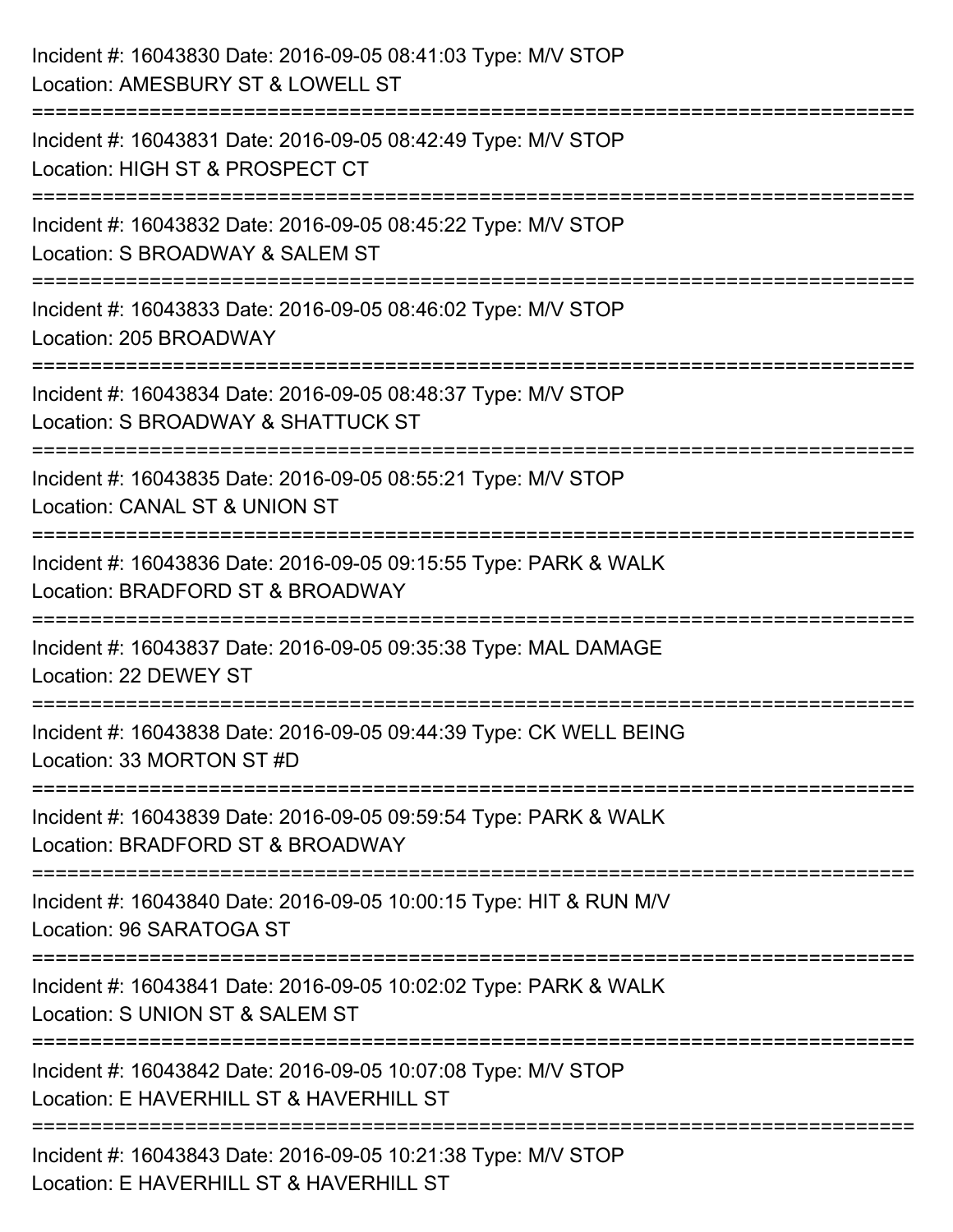| Incident #: 16043844 Date: 2016-09-05 10:25:58 Type: DISTURBANCE<br><b>Location: GENERAL ST</b>                                              |
|----------------------------------------------------------------------------------------------------------------------------------------------|
| ----------------<br>Incident #: 16043845 Date: 2016-09-05 10:45:33 Type: B&E/MV/PAST<br>Location: 75 AVON ST                                 |
| Incident #: 16043846 Date: 2016-09-05 10:49:32 Type: MAN DOWN<br>Location: SAM'S FOOD STORE / 389 BROADWAY<br>============================== |
| Incident #: 16043847 Date: 2016-09-05 11:03:24 Type: ALARM/BURG<br>Location: SAL'S RESTURANT / 354 MERRIMACK ST                              |
| Incident #: 16043848 Date: 2016-09-05 11:06:44 Type: M/V STOP<br>Location: BROADWAY & LOWELL ST                                              |
| Incident #: 16043849 Date: 2016-09-05 11:13:38 Type: M/V STOP<br>Location: AMESBURY ST & ESSEX ST                                            |
| Incident #: 16043850 Date: 2016-09-05 11:17:43 Type: M/V STOP<br>Location: BRADFORD ST & BROADWAY                                            |
| Incident #: 16043851 Date: 2016-09-05 11:20:41 Type: M/V STOP<br>Location: 60 SALEM ST                                                       |
| Incident #: 16043852 Date: 2016-09-05 11:31:41 Type: M/V STOP<br>Location: OSGOOD ST & SALEM ST                                              |
| Incident #: 16043853 Date: 2016-09-05 11:36:02 Type: CK WELL BEING<br>Location: 34 KENDALL ST                                                |
| Incident #: 16043854 Date: 2016-09-05 11:37:53 Type: M/V STOP<br>Location: BROADWAY & CONCORD ST                                             |
| Incident #: 16043855 Date: 2016-09-05 11:49:11 Type: PARK & WALK<br>Location: BRADFORD ST & BROADWAY                                         |
| Incident #: 16043856 Date: 2016-09-05 11:50:12 Type: ALARM/BURG<br>Location: BRUCE SCHOOL / 135 BUTLER ST                                    |
| Incident #: 16043857 Date: 2016-09-05 12:06:08 Type: M/V STOP<br>Location: 64 SALEM ST                                                       |

===========================================================================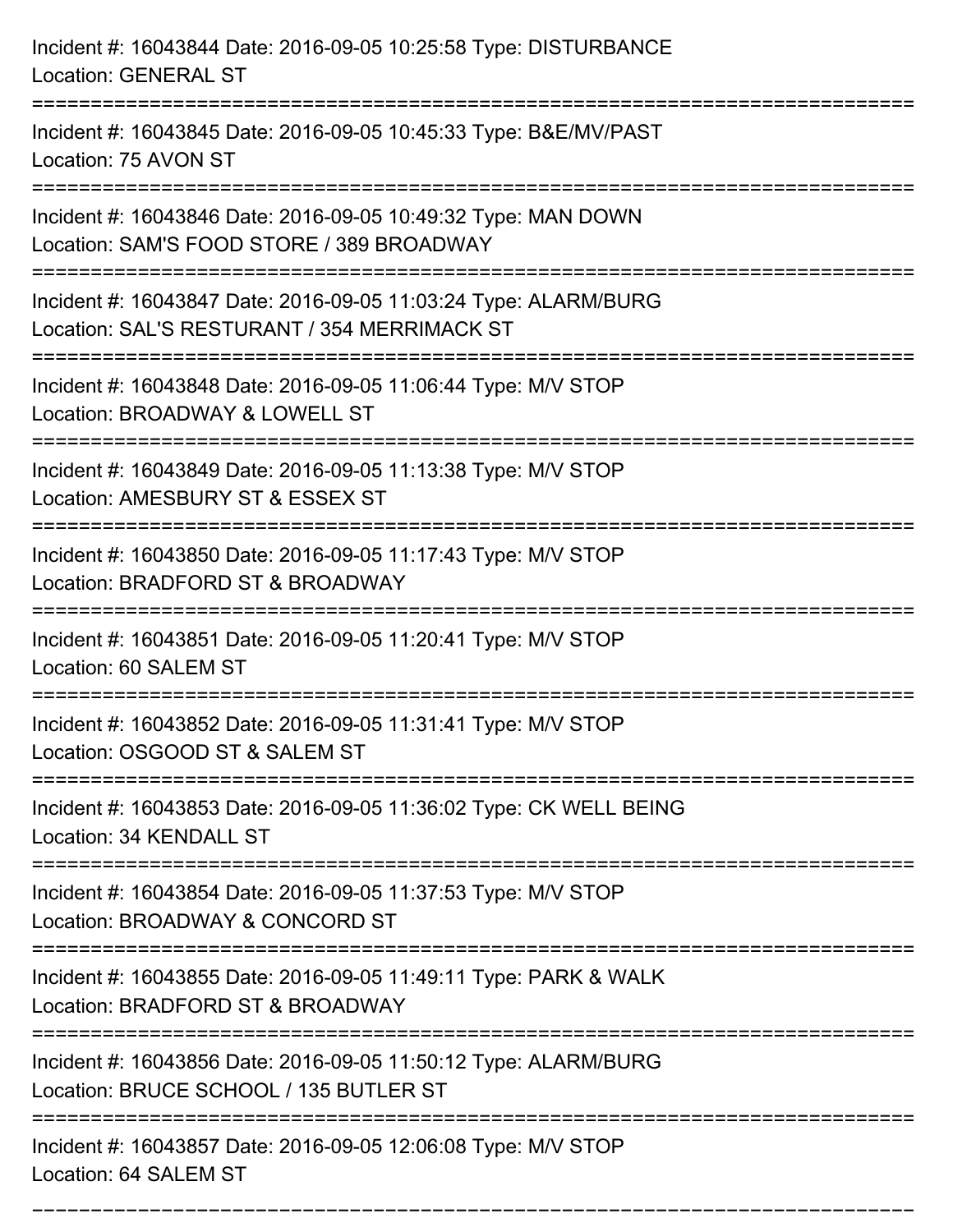| Incident #: 16043859 Date: 2016-09-05 12:10:16 Type: WARRANT SERVE<br>Location: 41 FERN ST                                   |
|------------------------------------------------------------------------------------------------------------------------------|
| Incident #: 16043858 Date: 2016-09-05 12:10:58 Type: M/V STOP<br>Location: 205 S BROADWAY                                    |
| Incident #: 16043860 Date: 2016-09-05 12:21:10 Type: M/V STOP<br>Location: HAVERHILL ST & NEWBURY ST<br>==================== |
| Incident #: 16043861 Date: 2016-09-05 12:29:16 Type: M/V STOP<br>Location: BROADWAY & LOWELL ST<br>:======================   |
| Incident #: 16043862 Date: 2016-09-05 12:33:40 Type: M/V STOP<br>Location: 173 NEWBURY ST                                    |
| Incident #: 16043863 Date: 2016-09-05 12:34:02 Type: M/V STOP<br>Location: 354 S BROADWAY                                    |
| Incident #: 16043864 Date: 2016-09-05 12:43:45 Type: MISSING PERS<br>Location: 205 BROADWAY                                  |
| Incident #: 16043865 Date: 2016-09-05 12:45:08 Type: M/V STOP<br>Location: 354 S BROADWAY                                    |
| Incident #: 16043866 Date: 2016-09-05 12:55:18 Type: M/V STOP<br>Location: 354 S BROADWAY                                    |
| Incident #: 16043868 Date: 2016-09-05 13:06:06 Type: DEATH SUDDEN<br>Location: 56 AVON ST FL 1ST                             |
| Incident #: 16043867 Date: 2016-09-05 13:07:30 Type: M/V STOP<br>Location: 23 MT VERNON ST                                   |
| Incident #: 16043869 Date: 2016-09-05 13:09:35 Type: B&E/PROG<br>Location: 21 BRUCE ST                                       |
| Incident #: 16043870 Date: 2016-09-05 13:17:08 Type: ALARM/BURG<br>Location: LAWRENCE PUBLIC LIBRARY / 51 LAWRENCE ST        |
| Incident #: 16043871 Date: 2016-09-05 13:25:53 Type: ALARM/BURG<br>Location: ST JOSEPH'S RECTORY / 241 HAMPSHIRE ST          |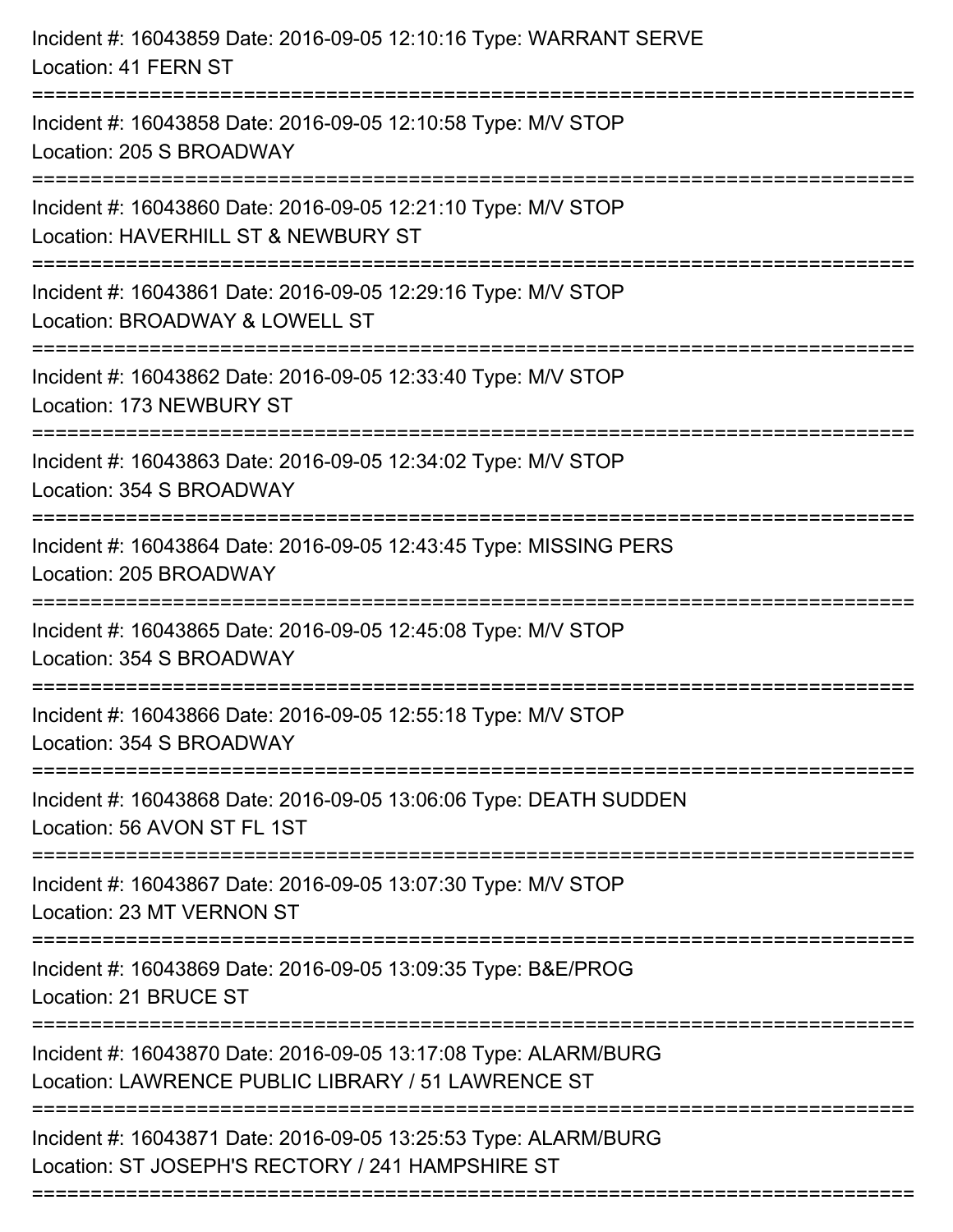Location: 9 ALDEN CT =========================================================================== Incident #: 16043873 Date: 2016-09-05 14:04:57 Type: MAL DAMAGE Location: 42 ROWE ST =========================================================================== Incident #: 16043874 Date: 2016-09-05 14:13:51 Type: ALARMS Location: 1 CANAL ST #102 =========================================================================== Incident #: 16043875 Date: 2016-09-05 14:21:04 Type: TRESPASSING Location: MCDONALDS / 599 ANDOVER ST =========================================================================== Incident #: 16043876 Date: 2016-09-05 14:32:56 Type: SHOTS FIRED Location: 75 MANCHESTER ST =========================================================================== Incident #: 16043877 Date: 2016-09-05 14:35:01 Type: MV/BLOCKING Location: 4 INMAN ST =========================================================================== Incident #: 16043878 Date: 2016-09-05 14:46:23 Type: MAN DOWN Location: PEMBERTON PARK =========================================================================== Incident #: 16043879 Date: 2016-09-05 15:03:59 Type: NOISE ORD Location: 19 PLEASANT TER =========================================================================== Incident #: 16043880 Date: 2016-09-05 15:08:42 Type: SUS PERS/MV Location: CURRANT HILL RD =========================================================================== Incident #: 16043881 Date: 2016-09-05 15:15:47 Type: DOMESTIC/PROG Location: 208 FERRY ST FL 2NDFL =========================================================================== Incident #: 16043882 Date: 2016-09-05 15:23:49 Type: NOTIFICATION Location: 12 MECHANIC ST =========================================================================== Incident #: 16043883 Date: 2016-09-05 15:28:54 Type: ALARM/BURG Location: LAWRENCE PUBLIC LIBRARY / 51 LAWRENCE ST =========================================================================== Incident #: 16043884 Date: 2016-09-05 15:33:52 Type: ALARM/BURG Location: MASONIC / 43 JACKSON ST =========================================================================== Incident #: 16043885 Date: 2016-09-05 15:35:54 Type: ALARM/BURG Location: DR GORAN / 101 AMESBURY ST ===========================================================================

Incident #: 16043886 Date: 2016 09 05 15:36:33 Type: TRESPASSING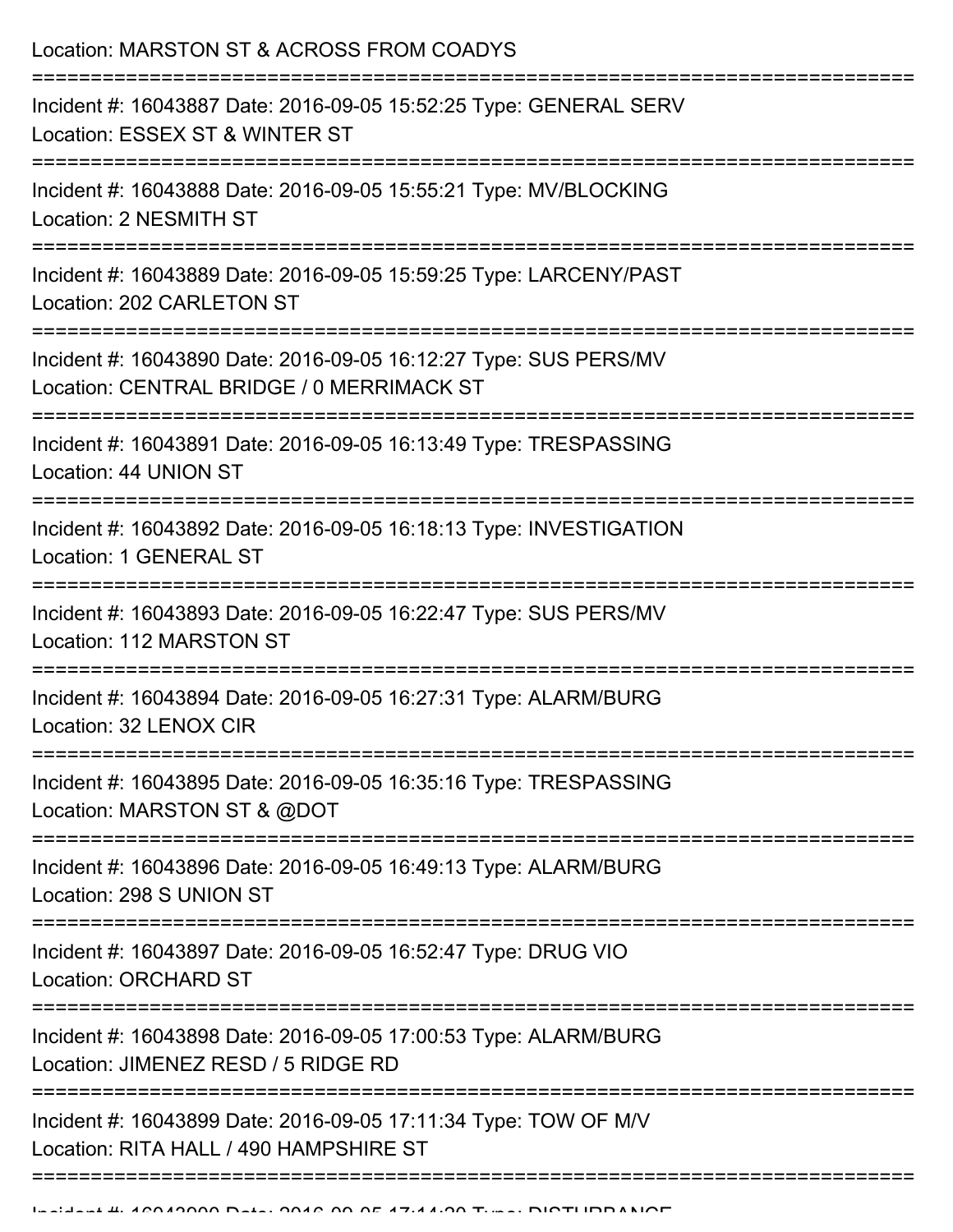| Location: 32 LAWRENCE ST #21 FL 3                                                                                                        |
|------------------------------------------------------------------------------------------------------------------------------------------|
| Incident #: 16043901 Date: 2016-09-05 17:17:51 Type: MV/BLOCKING<br>Location: 12 MONMOUTH ST                                             |
| Incident #: 16043902 Date: 2016-09-05 17:26:38 Type: M/V STOP<br>Location: BODWELL ST & HANCOCK ST                                       |
| Incident #: 16043903 Date: 2016-09-05 17:27:16 Type: M/V STOP<br>Location: AMES ST & LOWELL ST                                           |
| Incident #: 16043904 Date: 2016-09-05 17:27:29 Type: DISTURBANCE<br>Location: 183 BAILEY ST #2                                           |
| Incident #: 16043905 Date: 2016-09-05 17:33:26 Type: UNKNOWN PROB<br>Location: 527 HAVERHILL ST FL 1                                     |
| Incident #: 16043906 Date: 2016-09-05 17:34:53 Type: M/V STOP<br>Location: 700 ESSEX ST                                                  |
| Incident #: 16043907 Date: 2016-09-05 17:36:50 Type: M/V STOP<br>Location: MASON ST & WATER ST                                           |
| ==================================<br>Incident #: 16043908 Date: 2016-09-05 17:39:18 Type: ALARMS<br>Location: SLE SCHOOL / 165 CRAWFORD |
| -----------------------------<br>Incident #: 16043909 Date: 2016-09-05 17:45:27 Type: M/V STOP<br>Location: HAVERHILL ST & WEST ST       |
| Incident #: 16043910 Date: 2016-09-05 17:49:36 Type: M/V STOP<br>Location: FREEMAN CT & MELROSE ST                                       |
| Incident #: 16043911 Date: 2016-09-05 17:51:47 Type: M/V STOP<br>Location: BROADWAY & LOWELL ST                                          |
| ===============<br>Incident #: 16043912 Date: 2016-09-05 18:03:37 Type: DISTURBANCE<br>Location: 21 OHIO AV FL 1                         |
| Incident #: 16043913 Date: 2016-09-05 18:20:14 Type: M/V STOP<br>Location: BROADWAY & CONCORD ST                                         |
| Incident #: 16043914 Date: 2016-09-05 18:22:02 Type: M/V STOP                                                                            |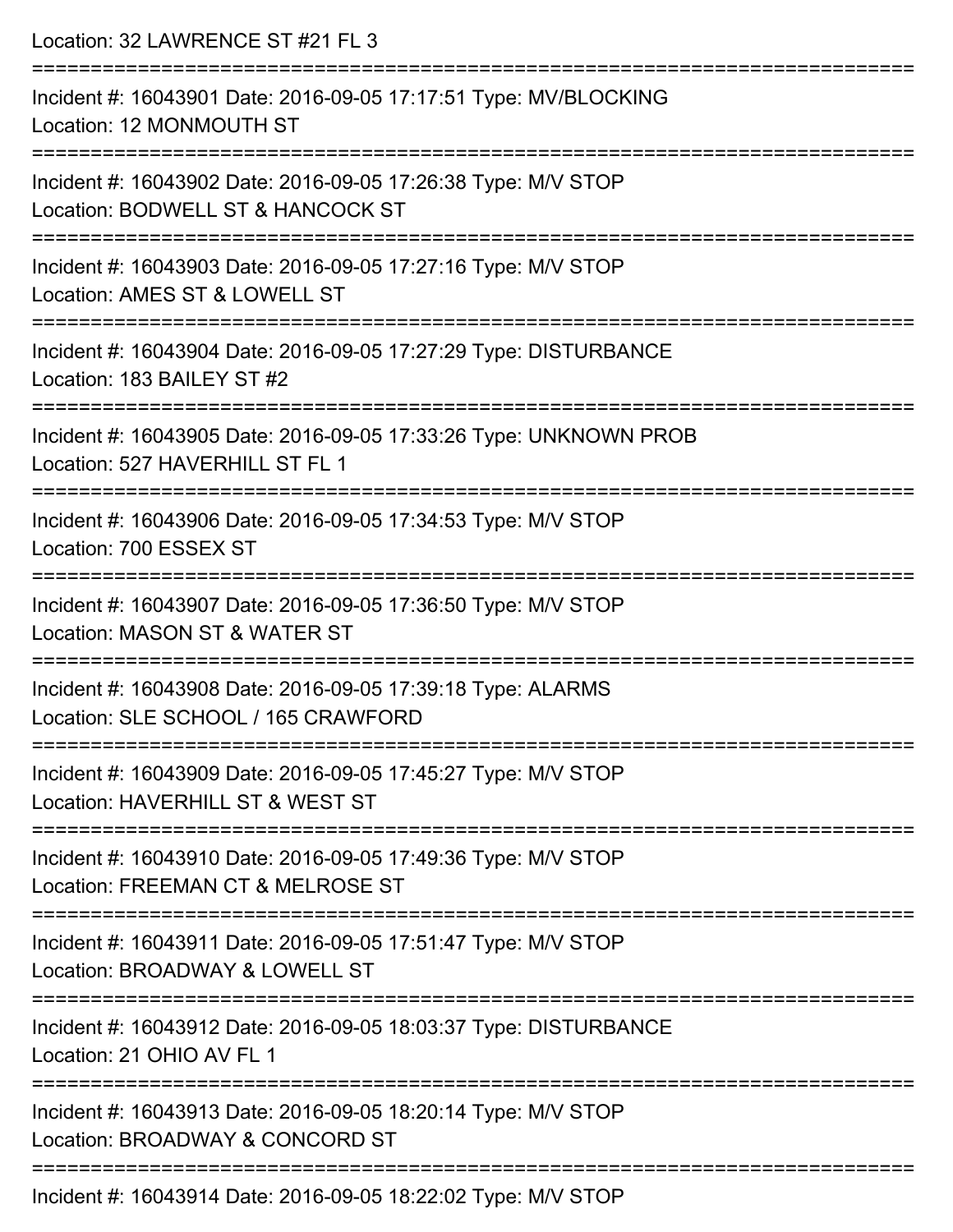| Incident #: 16043915 Date: 2016-09-05 18:28:17 Type: ALARMS<br>Location: CHILDRENS CENTER / 581 ANDOVER ST    |
|---------------------------------------------------------------------------------------------------------------|
| Incident #: 16043916 Date: 2016-09-05 18:31:14 Type: LOUD NOISE<br>Location: 8 ALDEN CT                       |
| Incident #: 16043917 Date: 2016-09-05 18:33:33 Type: M/V STOP<br>Location: 700 ESSEX ST                       |
| Incident #: 16043918 Date: 2016-09-05 18:34:52 Type: M/V STOP<br>Location: 700 ESSEX ST                       |
| Incident #: 16043919 Date: 2016-09-05 18:48:04 Type: DISORDERLY<br>Location: 22 STATE ST                      |
| Incident #: 16043920 Date: 2016-09-05 18:48:10 Type: LOUD NOISE<br>Location: 77 BAILEY ST                     |
| Incident #: 16043921 Date: 2016-09-05 18:52:00 Type: DISTURBANCE<br>Location: 105 TREMONT ST<br>==========    |
| Incident #: 16043922 Date: 2016-09-05 18:53:59 Type: LOUD NOISE<br>Location: ABBOTT ST & BAILEY ST            |
| Incident #: 16043923 Date: 2016-09-05 19:06:08 Type: LOUD NOISE<br>Location: BUNKERHILL ST & FERN ST          |
| Incident #: 16043924 Date: 2016-09-05 19:07:18 Type: MV/BLOCKING<br>Location: 70 CAMBRIDGE ST                 |
| Incident #: 16043925 Date: 2016-09-05 19:13:26 Type: DISTURBANCE<br>Location: 92 EXETER ST                    |
| Incident #: 16043926 Date: 2016-09-05 20:04:51 Type: M/V STOP<br>Location: BROADWAY & VALLEY ST               |
| Incident #: 16043927 Date: 2016-09-05 20:14:31 Type: FIRE WORKS<br>Location: WEATHERBEE SCHOOL / 75 NEWTON ST |
| Incident #: 16043928 Date: 2016-09-05 20:20:38 Type: A&B PAST                                                 |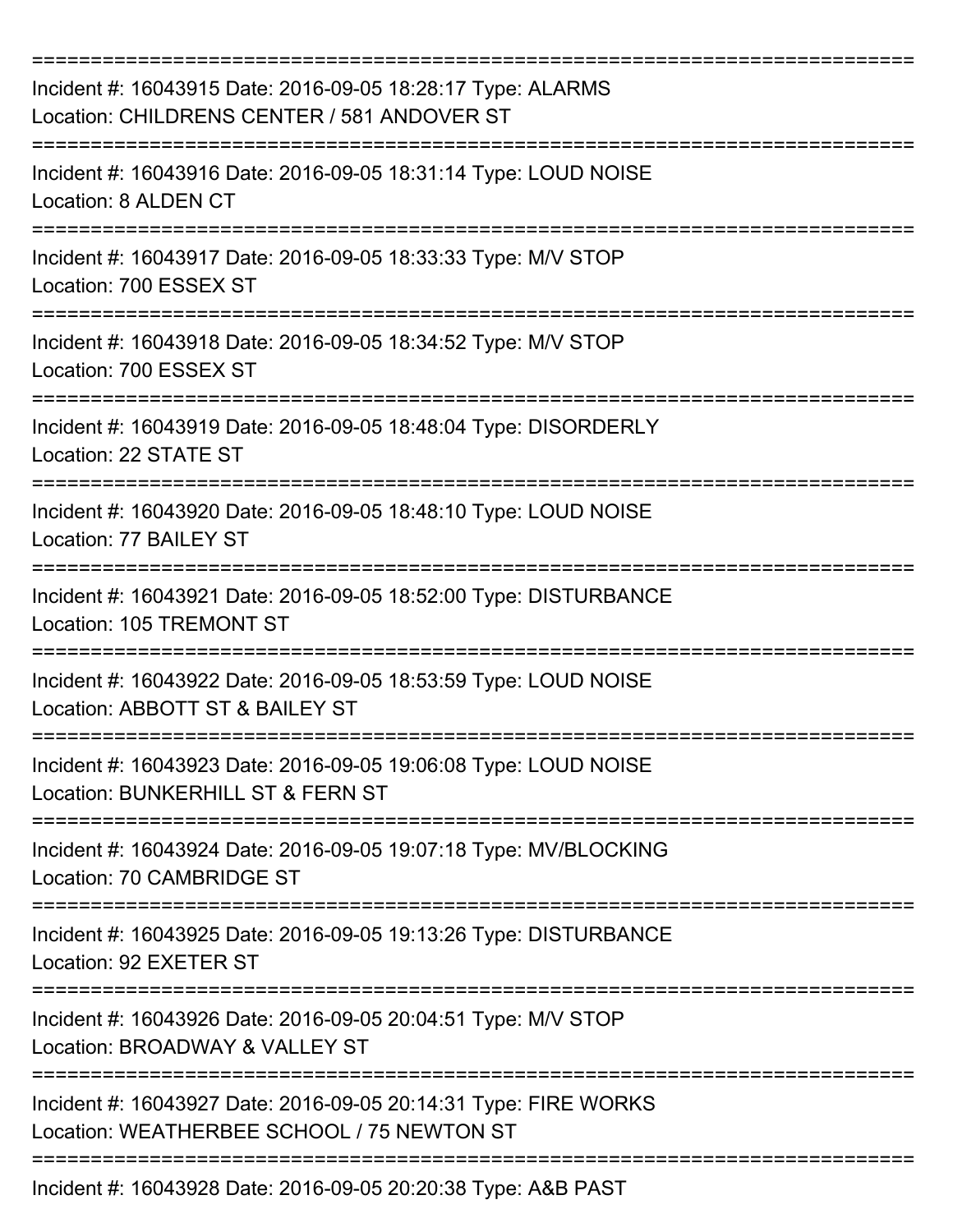| Incident #: 16043929 Date: 2016-09-05 20:42:20 Type: MAN DOWN<br>Location: AMERICAN PROPERTIES TEAM INC. / 18 FRANKLIN ST #309B FL 3 |
|--------------------------------------------------------------------------------------------------------------------------------------|
| Incident #: 16043930 Date: 2016-09-05 20:42:26 Type: DRUG VIO<br>Location: ANDOVER ST & BELKNAP ST                                   |
| Incident #: 16043931 Date: 2016-09-05 20:46:40 Type: ALARMS<br>Location: MARINO AUTO / 39 HAVERHILL ST                               |
| Incident #: 16043933 Date: 2016-09-05 20:53:34 Type: DOMESTIC/PAST<br>Location: 48 SARATOGA ST                                       |
| Incident #: 16043932 Date: 2016-09-05 20:54:00 Type: DOMESTIC/PROG<br>Location: 48 SARATOGA ST FL 1                                  |
| Incident #: 16043934 Date: 2016-09-05 21:18:27 Type: LOUD NOISE<br>Location: 253 JACKSON ST                                          |
| Incident #: 16043935 Date: 2016-09-05 21:18:57 Type: ASSIST FIRE<br>Location: 49 BRADFORD ST                                         |
| ===========<br>Incident #: 16043936 Date: 2016-09-05 21:21:48 Type: GENERAL SERV<br>Location: 212 WALNUT ST                          |
| Incident #: 16043937 Date: 2016-09-05 21:26:19 Type: AUTO ACC/UNK PI<br>Location: 32 BERKELEY ST                                     |
| Incident #: 16043938 Date: 2016-09-05 21:29:20 Type: LOUD NOISE<br>Location: 23 BAILEY ST                                            |
| Incident #: 16043939 Date: 2016-09-05 22:11:16 Type: LOUD NOISE<br>Location: 64 OSGOOD ST                                            |
| Incident #: 16043940 Date: 2016-09-05 22:19:17 Type: A&B PROG<br>Location: 63 MYRTLE ST                                              |
| Incident #: 16043941 Date: 2016-09-05 22:28:19 Type: DISTURBANCE<br>Location: 330 HAVERHILL ST                                       |
| Incident #: 16043942 Date: 2016-09-05 22:29:26 Type: M/V STOP                                                                        |